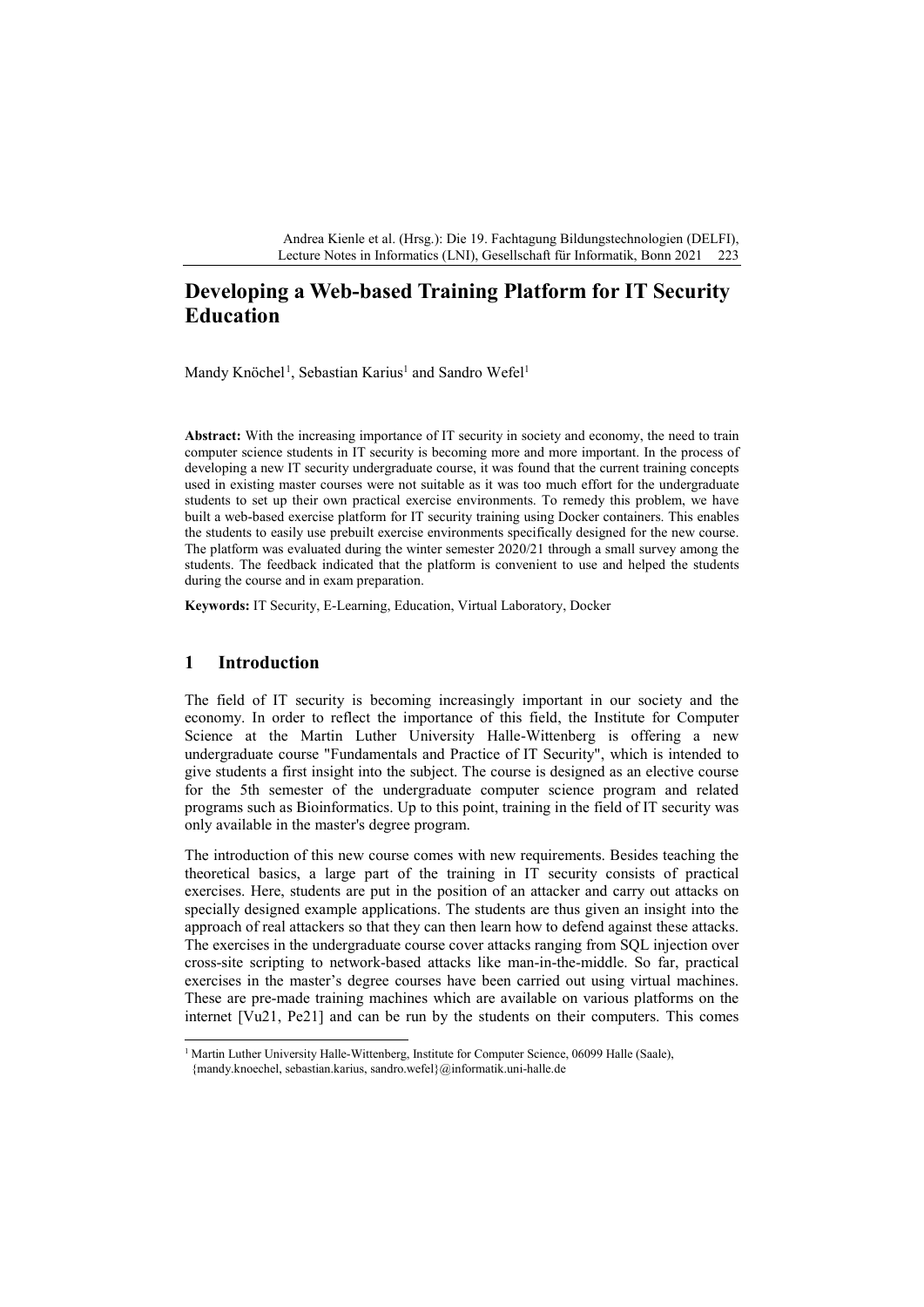#### 224 Mandy Knöchel et al.

with some disadvantages. Since these exercise machines must be set up by the students independently, knowledge in computer networks, virtual machines and programs such as VirtualBox is necessary. Due to the degree course scheme, networking fundamentals are not taught prior to the IT security course making it necessary that only basic networking knowledge is required. Many students further lack prior knowledge of virtualization technology. To make matters worse, the pre-made training machines are generally not designed to track completion. Often, even the corresponding solution is given directly. Also, many of these machines are not designed for beginners and require knowledge of special attack tools, exceeding the level of this course. Hence, there was a need for a way to create custom practice exercises and provide students easy and efficient access to them, even with multiple students working at the same time such as during a seminar.

To provide easier access for undergraduate students, we developed a new web-based training platform for practical security training. The platform provides each student with their own virtual training containers, requiring only a web browser to complete most of the tasks. This makes the platform not only suitable for local classes but also for remote learning approaches. This paper aims to provide an insight into the design and operation of this new training platform, as well as describing experiences in practical use during the undergraduate course. Furthermore, a survey was conducted at the end of the course in the winter semester 2020/21 in order to assess the experiences of the students.

## **2 Related Work**

Practical training in IT security is handled very differently at various universities around the world. The use of virtual machines is very common in this context [WTM11, SFV19], although the design of the tasks can differ considerably. Besides the approach chosen by us, where the students take over the role of the attacker, there are also concepts where the students have to secure given programs against possible attacks [MC14] or examine entire applications as penetration testers [Ro20]. However, these approaches are difficult for students with little to no prior knowledge.

Besides the use of virtual machines, another approach teaching IT security is to prepare students for participation in hacking competitions or Capture-The-Flag (CTF) contests [CCC15, VSC20]. These CTF contests are competitions where participants compete in teams in which they must either face other teams in an attack/defence scenario or attack given applications to capture hidden flags (Jeopardy*-*style CTF). However, the high level of difficulty of these competitions and the high knowledge barrier can cause students to quickly become demotivated and possibly give up [CC14]. Therefore, this approach may only be considered for advanced courses.

In addition to courses at universities, there are also a number of online learning websites that aim to teach IT security skills [Pe21, Ha21]. However, a fee is often charged for full access to all functions and exercises. Furthermore, a certain level of basic knowledge is usually required here as well, which makes those platforms not suitable for our case.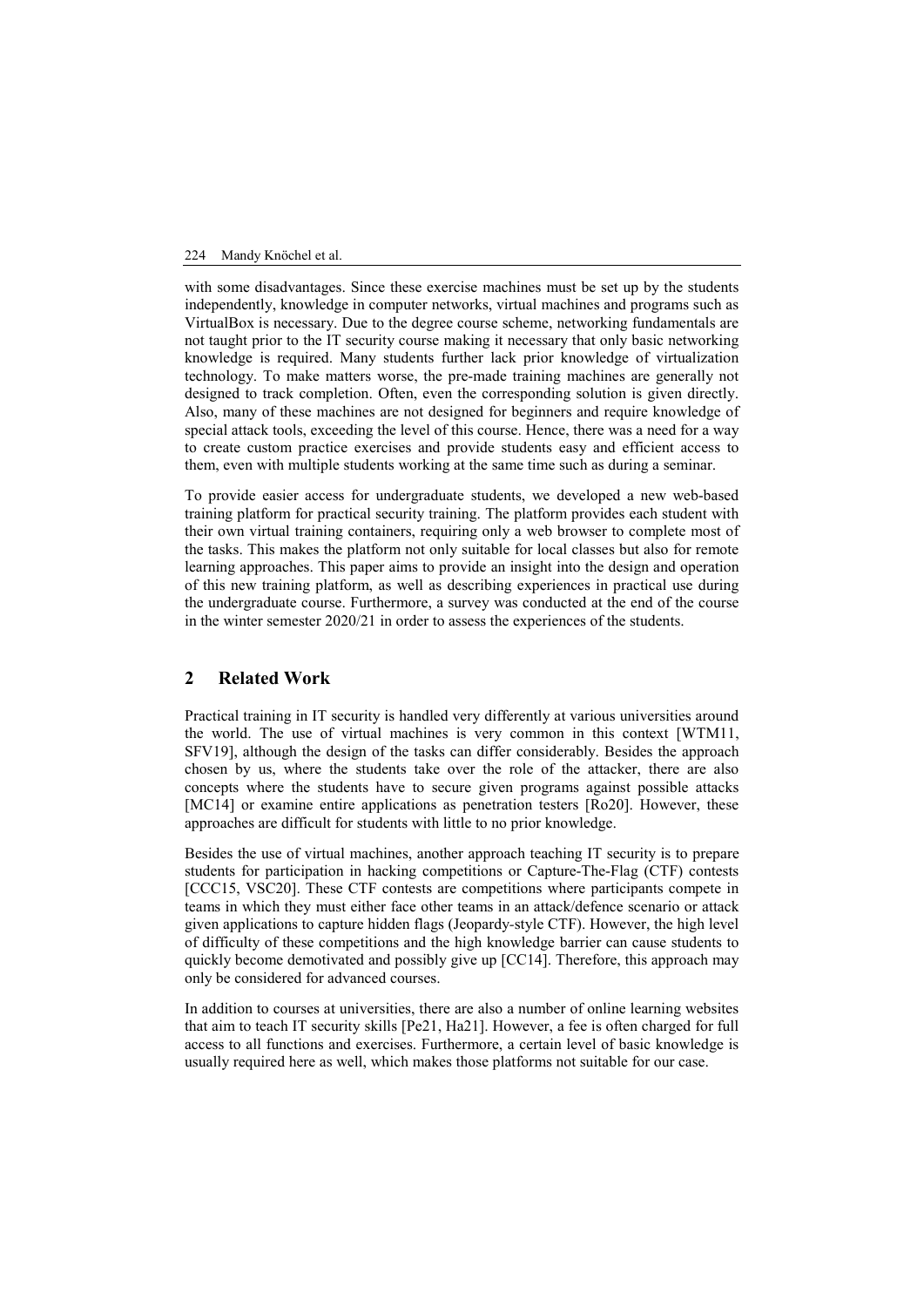Web-based Training Platform for IT Security 225

## **3 System Architecture**

To get an impression of the use and appearance of the platform, we have set up a demo  $course<sup>2</sup>$  $course<sup>2</sup>$  $course<sup>2</sup>$  with some exercises. The landing page provides an overview of all available exercises for the course. When clicking on an exercise a detailed view is presented with a description on how to perform the task. Starting the exercise causes a virtual container to be launched in the background and the URL to the container web page is shown. To track the progress of each user, we employ the use of a secret key which is revealed upon completing the task. If the user enters the correct key, the exercise is marked as solved.

Our system consists of three components: a web server, a database and a Docker host. User information, i.e. which containers are available for and which container is finished by each user is stored in the database. Information about the container itself, i.e. the content and state of the container is stored by the Docker host and is accessible via an HTTP API provided by the Docker host. Via this API the web server is also able to send commands to the Docker host. We decided to use Docker because it has two main advantages over other solutions. One is the extensive API, as the state of the containers can be easily retrieved and manipulated via HTTP requests. Therefore, it is not necessary to additionally store the state of the containers separately. A second advantage is the better performance of containers, as Docker uses a task-based virtualization, also called containerization, which is more lightweight compared to other virtualizations like KVM used for example in VirtualBox. The difference is, that containerization does not require a hypervisor which means the container does not contain an operating system, hence the difference between container (task-based) and virtual machine (operating system based). This results in faster container creation, faster deletion, and most importantly, the ability to launch a large number of containers simultaneously which is essential for live courses. Besides Docker, LXC also uses containerization similar to Docker. However, in a previous test using LXC via Proxmox<sup>[3](#page-2-1)</sup>, it performed significantly worse than Docker and it does not provide an HTTP API as described above.



Fig. 1: Path of requests to the web server (green) and inside the Docker host (orange) with the subdomain (blue) to identify the target container.

Most of the exercise containers provide a web server with a vulnerable website. Fig. 1

<sup>&</sup>lt;sup>2</sup> ITSec-Portal, german demo course: https://itsec-portal.informatik.uni-halle.de (user: demo, pass: ge3rz59gw)  $3$  Proxmox is an open-source server virtualization management platform, https://www.proxmox.com

<span id="page-2-1"></span><span id="page-2-0"></span>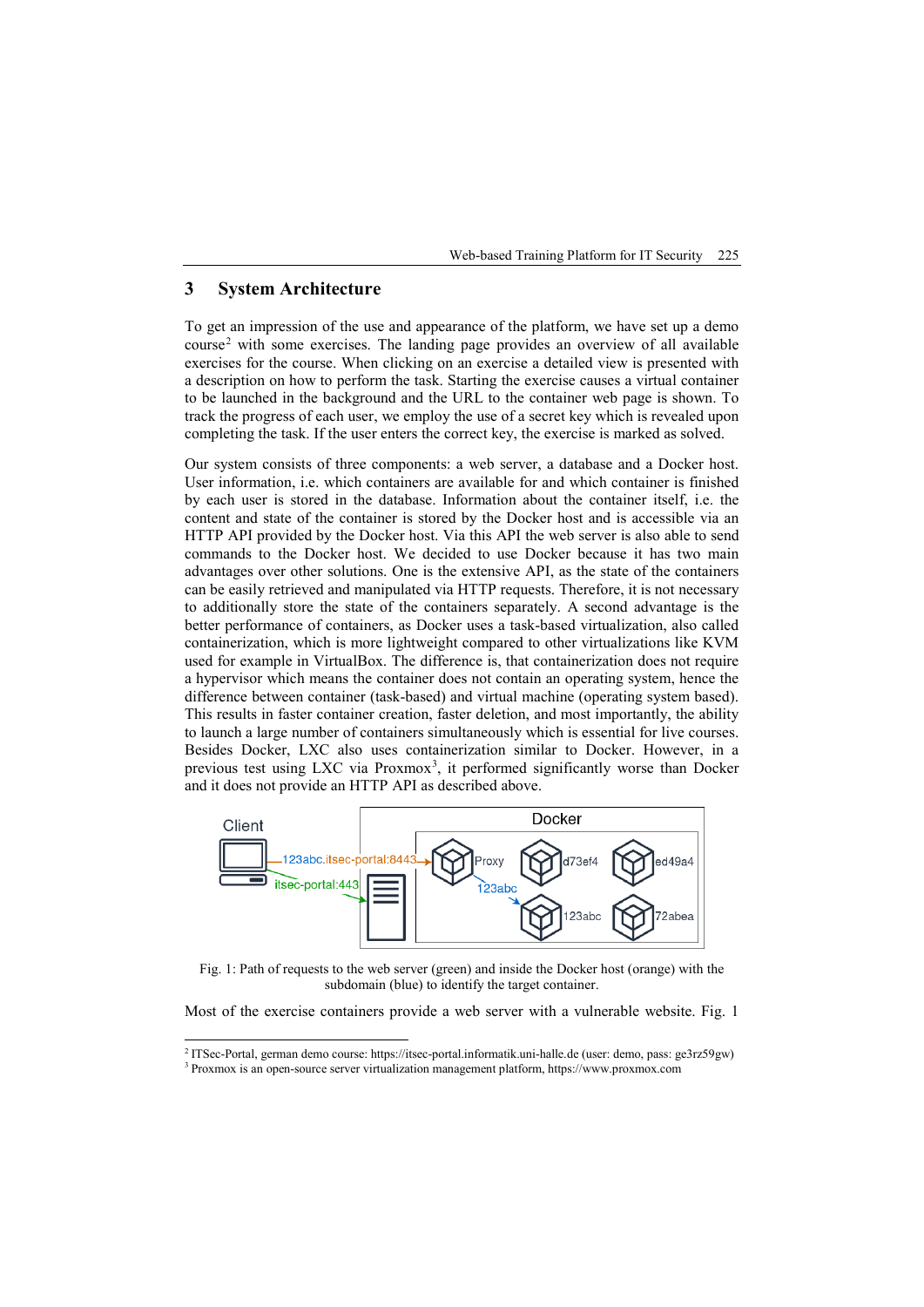#### 226 Mandy Knöchel et al.

shows the path of a request to the website of the exercise platform (green) and to the individual exercise containers (orange). We set up a proxy container that redirects the traffic to the container created for the exercise which is indicated by a special subdomain. We use subdomains instead of sub-paths because most publicly available vulnerable applications we want to provide for the students are not designed to work on a sub-path. Subdomains, on the other hand, work just fine. To get a unique subdomain we calculate a hash based on the user information which doubles as the name for the container. Since Docker is able to resolve container names to container IP addresses the proxy only needs to extract the subdomain resp. the container name and use it as the URL for the proxy target. Non-web-based exercises such as man-in-the-middle attacks require more than one container and a separated network to allow the containers to communicate with other containers of the same exercise but not with containers of other exercises. Additionally, the students must be able to reach this network from the outside. Fortunately, Docker provides the option to create virtual networks between containers. To allow the students to reach the virtual network we created a VPN container. At creation time the VPN port of the container will be bound to a free port on the host. This way the student can use a VPN tool to connect to the VPN container and be tunnelled inside the virtual network. Alternatively, we provide a container that has the required attack tools already installed accessible via web-CLI.

## **4 Evaluation**

The exercise platform was utilized for the first time with the introduction of the undergraduate course in winter 2018/19 and has since been used annually in the winter semester course. The lecture in winter 2020/21 was special as the course had to be taught fully online for the first time due to the Corona pandemic. The exercise platform played a decisive role in the success of the online course, as the students were able to perform the exercises independently at home without having access to the computer pool otherwise used for the practical seminars.

The undergraduate course consists of a theoretical part in form of a lecture and a practical seminar, both conducted weekly. The seminars demonstrate the attacks in practice and teach the students attack techniques and tools. The platform has proven to be very beneficial in this regard, as the students can experiment with the demonstrated techniques in real-time during the seminar using dedicated practice machines, without having to spend time setting up the exercises. The seminar has been conducted with up to 30 students at a time, with no noticeable impact on the performance of the exercise platform. The time to work on the exercises for the respective subject area was in general one week. Points were awarded for successful completion of the tasks, of which 60 % were required to achieve the course credits. The tasks were worked on independently by the students at home using the exercise platform, whereby questions regarding the content of the exercises or the platform itself could be addressed to the instructor at any time by e-mail or in the forum of the e-learning platform provided by the university.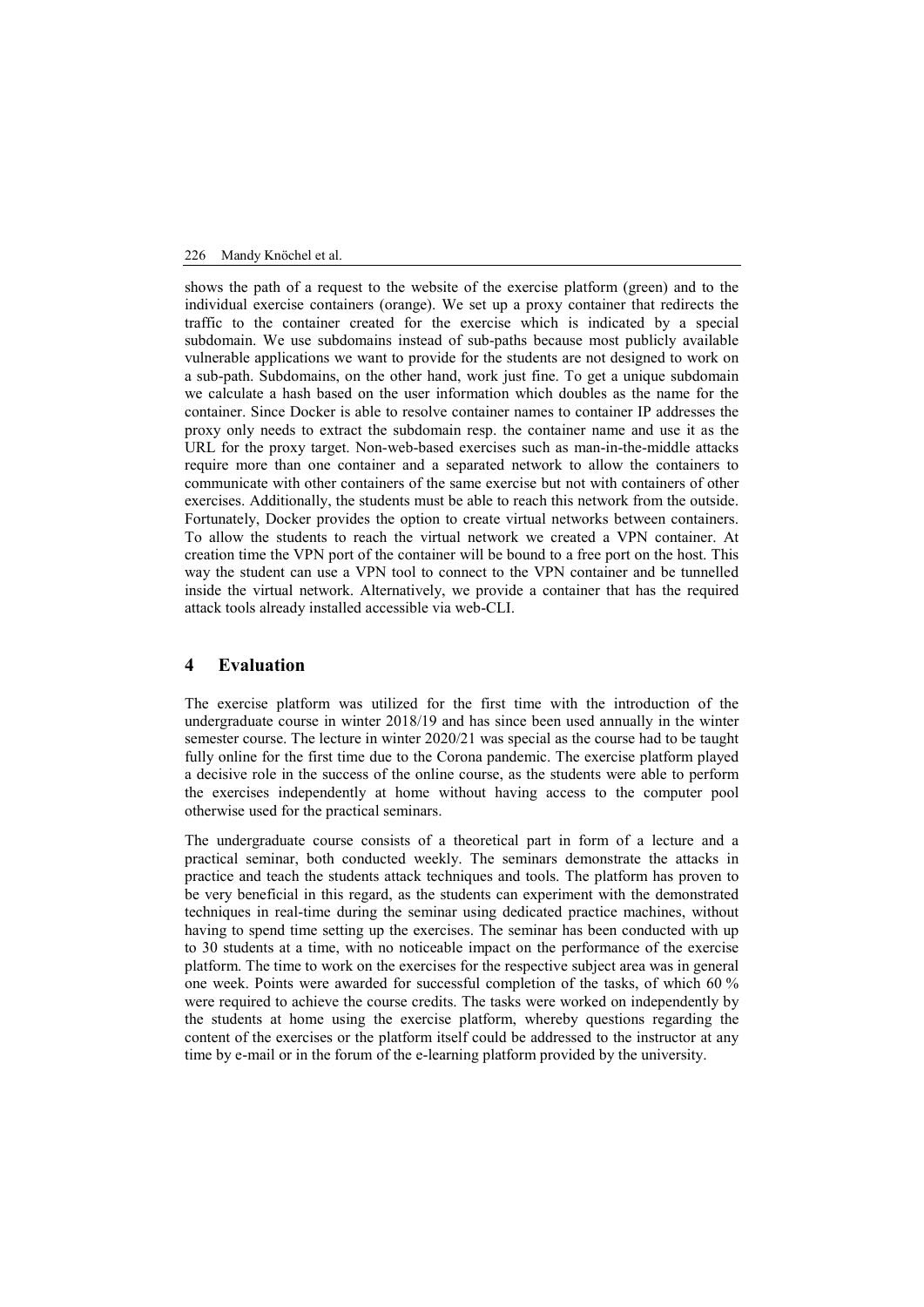| <b>Ouestion</b>                                                | $\mathbf{0}$ |           | $\overline{2}$    |                                                                |       |
|----------------------------------------------------------------|--------------|-----------|-------------------|----------------------------------------------------------------|-------|
| I quickly understood how the platform works.                   |              | 82 % 18 % | $0\%$             | $\begin{array}{ c c c c c } \hline 0 & 0 & \hline \end{array}$ | $0\%$ |
| The platform made it easier to participate in the<br>seminars. |              | 59 % 23 % | 6 %               | $0\%$                                                          | $0\%$ |
| The exercises were useful for understanding the<br>topics.     | $94\%$       | $0\%$     | 6 %               | $\vert 0\%$                                                    | $0\%$ |
| The platform helped me to prepare for the final<br>exam.       | $59 \%$      |           | $18\%$ 12 %       | $0\%$                                                          | $0\%$ |
| The exercise platform should also be used in<br>other courses. |              |           | 65 % 12 % 6 % 0 % |                                                                | $0\%$ |

Web-based Training Platform for IT Security 227

Tab. 1: Numerical feedback about the exercise platforms (N=17). Rows do not always add up to 100 %, because not every question was answered by every student.

 $(0 = \text{Agree}, 1 = \text{Somewhat Agree}, 2 = \text{Neutral}, 3 = \text{Somewhat Disagree}, 4 = \text{Disagree})$ 

To better assess the students' experience with the exercise platform, a survey was conducted at the end of the latest course. Of the 29 students who participated until the end of the course, 17 students completed the survey. The respondents were asked to answer questions about their personal impressions of the course and the exercise platform, assess their own prior knowledge and report technical problems. The participants of the survey consisted of 11 computer science students and 6 bioinformatics students, most of whom were in their 3rd to 7th academic semester, with the median being the 5th semester. As expected, many students estimated their prior knowledge in the field of IT security as rather low with 60 % of the students declaring none or little<sup>[4](#page-4-0)</sup>. Overall, the students' feedback on the training platform was very positive. 88 % reported no technical problems at all, only one student describing issues with an older browser version. Table 1 shows the results of the numerical feedback questions regarding the training platform on a 5-point Likert-scale. The majority of students indicated that the training platform was easy to use and very helpful for the practical exercises. This is also reflected in the open-ended feedback responses, where the students were asked to describe both positive and negative impressions. 12 students gave open-ended feedback with examples of positive feedback being "*The practical exercises were fun and gave me a better understanding of the material*" and "*I liked the game environment for trying out the security vulnerabilities*". Criticism was expressed by some students regarding the graphical interface of the exercise platform, where the overview of the latest tasks was perceived as somewhat unclear. The difficulty regarding some exercises was described as too high by a few students, leading to them being unable to solve the tasks successfully. In our opinion, this is due to the varying levels of prior knowledge of the students, although a reduction in the level of difficulty may lead to other students feeling underchallenged.

<span id="page-4-0"></span> <sup>4</sup> Survey results for the question "How much prior knowledge did you have in the subject of IT security before the course?" (N=17): 29.4 % none, 29.4 % little, 35.3 % medium, 5.9 % much, 0 % very much